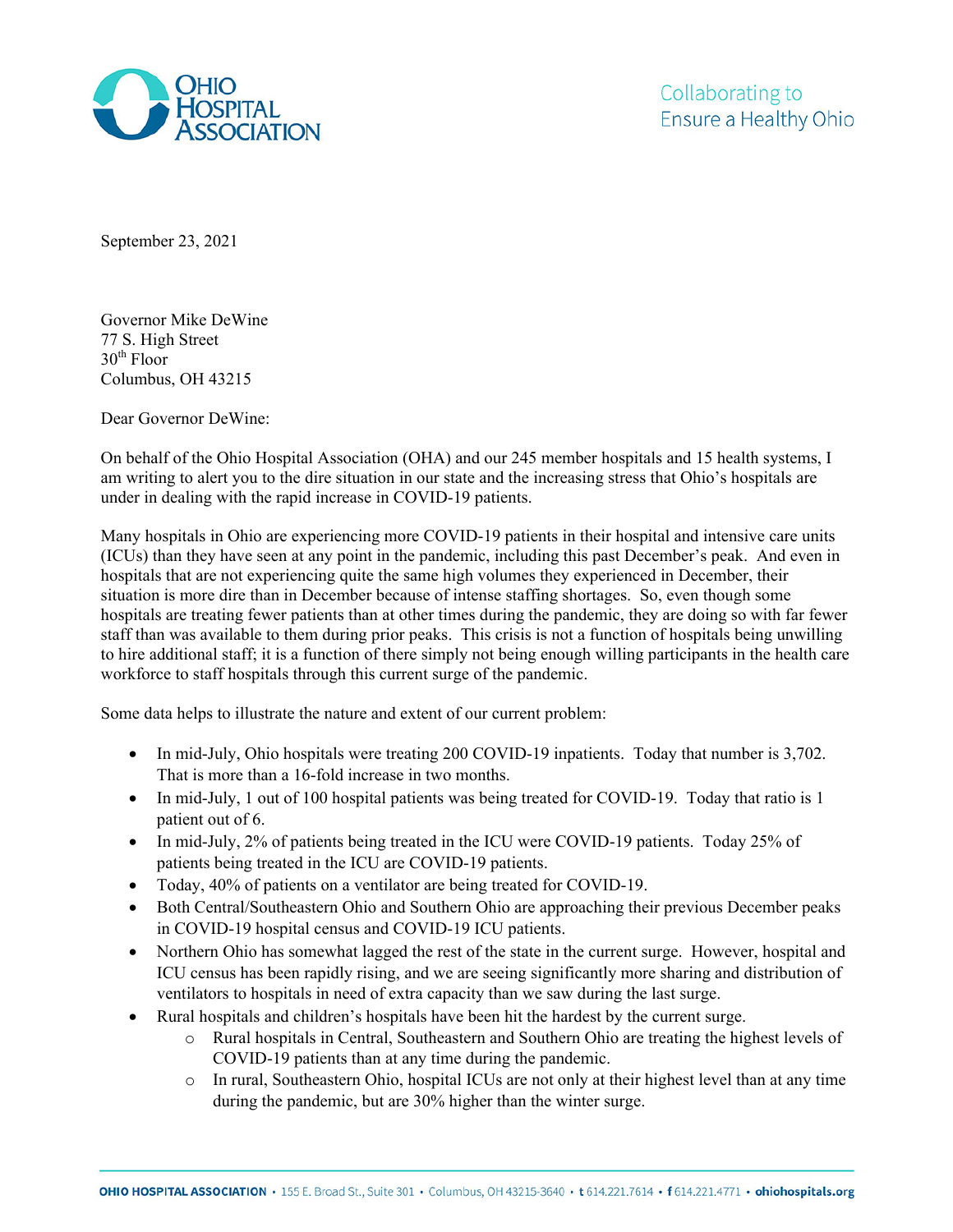Governor Mike DeWine September 23, 2021 Page 2

- o In Southeast Ohio, half of hospitalized patients are being treated for COVID-19 and twothirds of the patients in the ICU are being treated for COVID.
- o In children's hospitals, COVID-19 census is more than double the previous winter surge, at a time when they are battling an unusual surge in Respiratory Syncytial Virus (RSV), which can be very serious in children and also require ICU care.
- o The census of COVID-19 patients in children's hospital ICUs is more than triple the winter surge.
- o Since August 20, the average number of pediatric cases admitted to hospitals daily has increased 12-fold.
- The patients being admitted to the hospital are much younger than at other times during the pandemic. Hospitals are seeing a 50% higher rate of hospitalization among 30-49 year-olds, while those over 70 years-old are being admitted to the hospital at less than half the rate as this past winter.

Ohio's hospitals always strive to provide the highest quality care to all patients, and they will continue to do so in all cases. However, hospitals' ability to treat all patients consistent with their normal standards is becoming increasingly difficult because their resources are being stretched so thin. Though hospitals generally continue to have the physical plant necessary to manage the influx of patients, they are extremely stressed by a lack of adequate staffing, especially nurses. The past eighteen months have taken a massive toll on the health care workforce. Nurses are among the most devoted of health care professionals, but even they have a breaking point. Many nurses have retired or otherwise left the profession because of the immense physical and mental pressure of caring for so many critically ill patients over such a long period of time. And those nurses, respiratory therapists, and other clinicians who remain and have withstood the onslaught for eighteen months are crying out for help. At the same time, hospital clinical and human resources leaders are doing all they can to develop innovative models of care that maximize the efficiency and effectiveness of the health care workforce under such challenging circumstances.

Hospital and health care resources are not unlimited. When hospital resources, including staff, are stretched so thin, hospitals' ability to care for patients can be compromised. Some member hospitals are reporting their need to divert patients away from their emergency departments because they do not have the capacity or staff to treat them; having several ambulances lined up at the door waiting to drop off patients but being unable to do so because the hospital simply cannot receive them; patients waiting for ten hours in an emergency department before they can even be seen by a health care professional to triage them; having to shut down certain units or cancel certain procedures and other services in order to re-deploy staff to critical care units. These are examples of the adverse impact on patient care in the current environment.

In addition, hospital leaders are very concerned that flu season is fast approaching. Last year's flu season was extraordinarily mild, in large part because of the mitigation efforts that the public undertook to slow the spread of COVID-19 (masking and social distancing). In fact, during the 2020-2021 flu season, there were only 122 hospitalizations for flu. However, there is good reason to believe that this year's flu season will be much more intense than last year's, as mitigating measures such as masking and social distancing have become less a part of the public's response to the pandemic. The average number of flu hospitalizations for the 2017-2020 flu seasons was 13,155. Accordingly, if, as expected, we experience a more normal flu season, we expect to see an influx of hospitalizations at a time when hospital resources are already under